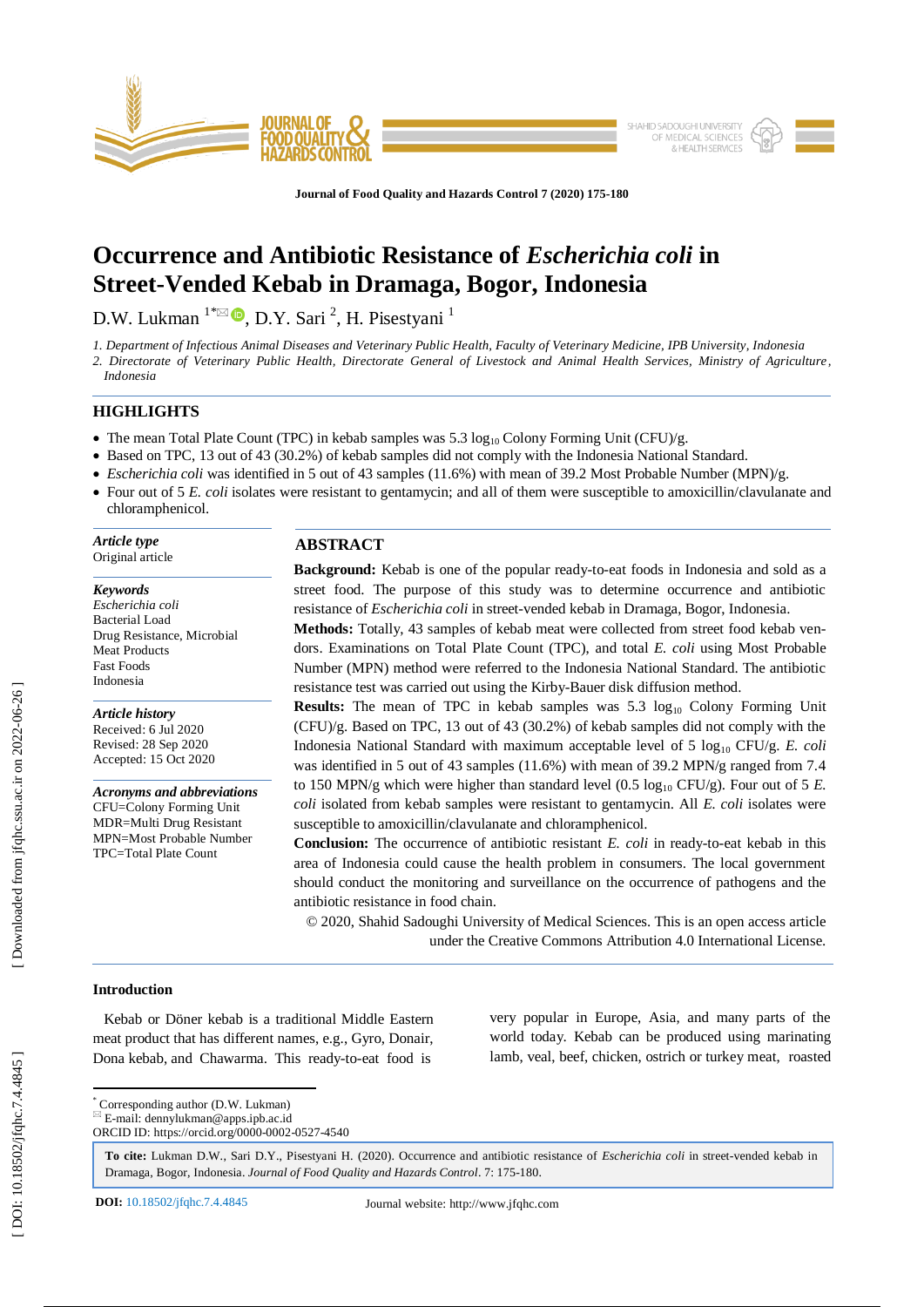vertically on heating element. During cooking, the cooked part is cut away with a long -bladed or circular knife, put into bread, and added with sliced tomatoes, onions, lettuce, and yogurt (Bonilauri et al., 2018; Ergönül et al., 2012; Kaya et al., 2018; Liuzzo et al., 2016).

 Detection of food -borne pathogens in doner kebabs has been reported such as *Salmonella* (Elmali et al., 2005; Kaya et al., 2018; Nemati et al., 2008; Wimalasekara and Gunasena, 2016), *Escherichia coli* (Agbodaze et al., 2005; Amani et al., 2017; Bonilauri et al., 2018; Elmali et al., 2005; Kaya et al., 2018; Ulukanli et al., 2006), *Listeria monocytogenes* (Bonilauri et al., 2018; Haskaraca and Kolsarici, 2019; Kaya et al., 2018), *Clostridium perfringens* (Elmali et al., 2005; Ergönül et al., 2012; Haskaraca and Kolsarici, 2019; Kayisoglu et al., 2003; Lopašovský et al., 2016), and *Staphylococcus aureus* (Elmali et al., 2005; Ergönül et al., 2012; Haskaraca and Kolsarici, 2019). Elmali et al. (2005) found 54% of cooked beef doner kebabs sold in restaurants in the City of Kars, Turkey contaminated with *E. coli*. Furthermore, Amani et al. (2017) reported that 33.3% of beef Shawarma sold in Ashmoun City, Menofia Governorate, Egypt were positive for *E. coli* serotypes O111:H2, O91:H21, O113:H7, and O86.

 Some studies reported the Total Plate Count (TPC) in doner kebabs. Elmali et al. (2005) found 56% of cooked doner kebabs containing TPC between  $10^4$  and  $10^6$  Colony Forming Unit (CFU)/g. Total bacteria were reported by Nemati et al. (2008) in cooked kebab sold in Tabriz, Iran in range from 3.22 to 6.75  $log_{10}$  CFU/g. Kebab and Shawarma sold in Colombo City, Sri Lanka, contained total bacteria in range from 4.34 to 8.53  $log_{10}$  CFU/g and from 4.15 to 4.48  $log_{10}$  CFU/g, respectively, and total *E*. *coli* in kebab in range from 2.66 to >3.04 Most Probable Number (MPN)/g (Wimalasekara and Gunasena, 2016).

 Antibiotic resistance is increasing to dangerous level in the world since it is emerging and spreading globally which cause the threat to the treatment of infectious diseases. The emergence and spread of antibiotic resistance can be increased with the improper use or misuse of antibiotics in human and animals (WHO, 2020). *E. coli* is one of the bacteria that is mostly used by researchers to determine the antibiotic resistance since *E. coli* exists in human and animal intestinal tract and in environment. Some studies reported the antibiotic resistance in *E. coli* isolated from meat (Adzitey, 2020; Dsani et al., 2020; González -Gutiérrez et al., 2020), and retail foods (Li et al., 2020), nevertheless it is still a lack of studies on antibiotic resistance in *E. coli* isolated from street-vended kebab. Amani et al. (2017) found the *E. coli* isolated from beef shawarma resistant to amoxicillin/clavulanic acid, streptomycin, norfloxacin, and doxycycline. The purpose of this study was to determine the occurrence

and antibiotic resistance of *E. coli* in street -vended kebab in Dramaga, Bogor, Indonesia .

#### **Materials and methods**

#### *Material*

 The materials used in this research included 0.1% Buffered Peptone Water (BPW; Oxoid M1049, England), Plate Count Agar (PCA; Oxoid CM0325, England), Lauryl Tryptose Broth/Lauryl Sulphate Broth (LTB/LSB; Oxoid CM0451, England), *Escherichia coli* broth (EC; Oxoid CM0853, England), Eosin Methylene Blue agar (Levine) (L -EMB; Oxoid CM0069, England), Methyl Red -Voges Proskauer broth (MR -VP; Oxoid CM0043, England), SIM Medium (Oxoid CM0435, England), Koser Citrate broth (Conda Cat. 1200.00, Spain), Nutrient Agar (NA; Oxoid CM0003, England), Kovacs Indole Reagent (Merck 1.09293.0100, Germany), KOH 40%, Mueller Hinton broth (Oxoid CM0129, England), *E. coli* American Type Culture Collection (ATCC) 25922 (Thermo Scientific™, USA), antibiotic disk s (8 antibiotics), i.e., amoxicillin/clavulanate (AMC) 30 μg (Oxoid AMC 30 CT0223B, England), cefotaxime (CTX) 30 μg (Oxoid CTX 30 CT0166B, England), gentamycin (CN) 10 μg (Oxoid CN 10 CT0024B, England), trimethoprim/sulfamethoxazole (SXT) 25 μg (Oxoid SXT 25 CT0052B, England), ciprofloxacin (CIP) 5 μg (Oxoid CIP 5 CT0425B, England), enrofloxacin (ENR) 5 μg (Oxoid ENR 5 CT0639B, England), oxytetracycline (OT) 30 μg (Oxoid OT 30 CT0041B, England), as well as chloramphenicol (CL) 30 μg (Oxoid CL 30 CT0013B, England).

# *Samples*

 During August to September 2019, 43 samples of kebab meat were randomly collected from all street food kebab vendors in Dramaga, Bogor, Indonesia. There were totally 9 vendors and from every vendor was taken 4-5 samples. Since the kebab vendors opened in the eve ning, the samples were taken at 7.00 -9.00 p.m. (peak hours for dinner). The samples of kebab consisted of bread and meat without sauces and vegetables. Then, the samples were put inside the sterile plastic bags, and stored in the cool box with temperature of below 7 ºC and immediately transported to the Laboratory of Veterinary Public Health, Faculty of Veterinary Medicine, IPB University for examination on TPC (CFU/g), enumeration of *E. coli* (MPN/g), and also identification of antibiotic resistance against 8 different antibiotics, i.e., amoxicillin/clavulanate, cefotaxime, gentamycin, trimethoprim/sulfamethoxazole, ciprofloxacin, enrofloxacin, oxytetracycline, and chloramphenicol.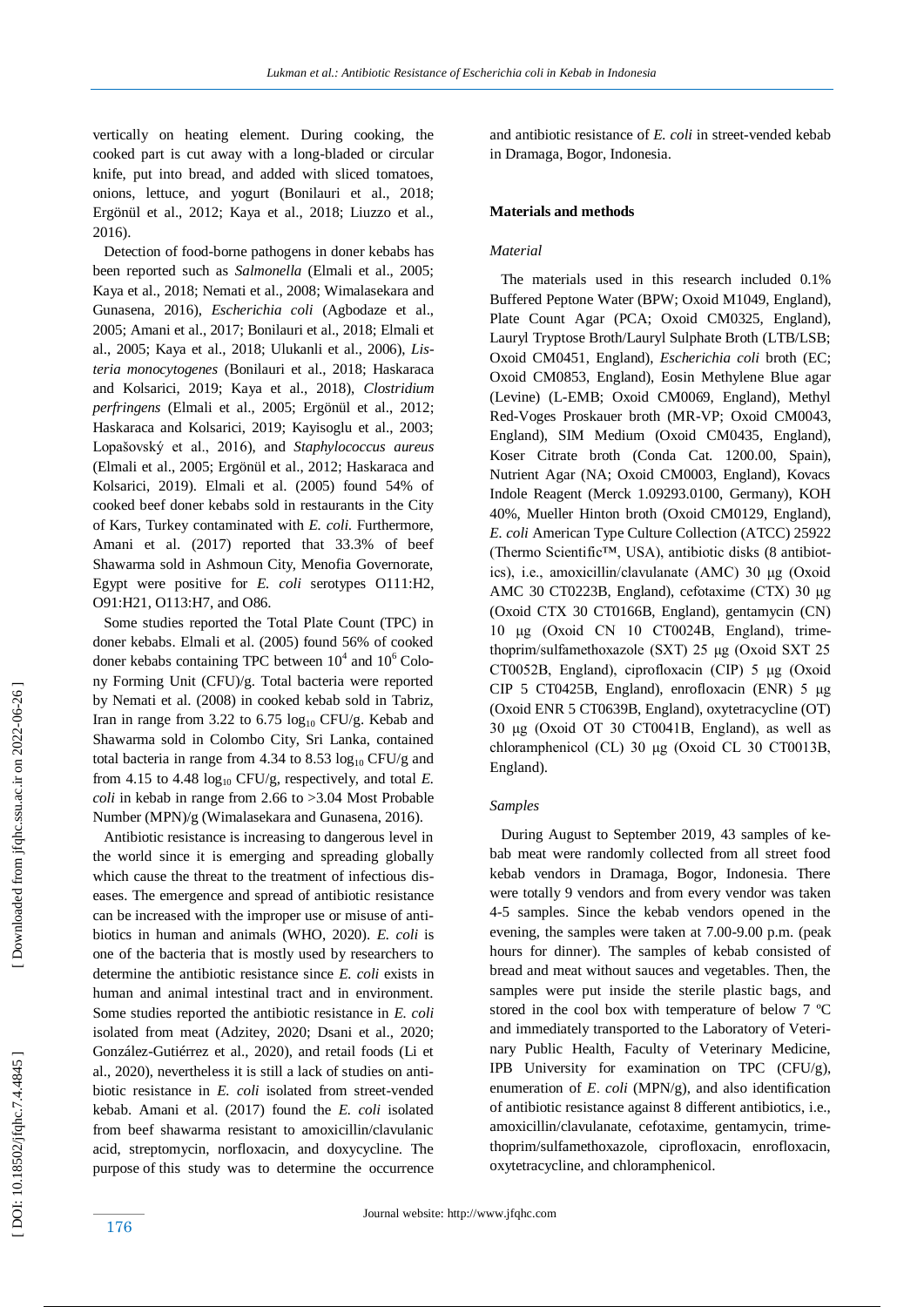#### *TPC, Enumeration, isolation and identification of E. coli*

 In this study, the examination of TPC, enumeration, isolation, and identification of *E. coli* was referred to the Indonesia National Standard concerning the guideline for laboratory analysis on examination of microbial contamination in meat, egg, as well as milk (BSN, 2008). The TPC was carried out using plate count method and the enumeration of *E. coli* was conducted using MPN method with 3 tubes. From the cultured bacteria in tubes, *E. coli* was isolated and identified using indole, methyl red, Voges -Proskauer, and Citrate (IMViC). Quality control of each test was conducted using *E. coli* ATCC 25922.

 The sample of kebab meat was weighed to 25 g and put into 225 ml of 0.1% BPW and homogenized using stomacher for 1 min. The homogenized samples were made decimal dilution of  $10^{-2}$  and  $10^{-3}$  by transferring 1 ml previous dilution into 9 ml of BPW. From every dilution, 1 ml was transferred to petri dish. Then, 12 -15 ml PCA  $(45+1$  °C) was poured into petri dish, mixed thoroughly, and let the agar solidify. The petri dishes were incubated at 35 ºC for 48 h.

 For enumeration of *E. coli*, 1 ml of dilution was transferred into Lauryl Tryptose Broth/Lauryl Sulphate Broth and incubated at 35 ºC for 24 -48 h for MPN presumptive test. The positive results, which were shown as gas formed in the Durham tube, were transferred into *E. coli*  (EC) broth and incubated at 45.5 ºC for 48 h for MPN confirmed test. Positive results in EC broth then inoculated to selective medium Levine Eosin Methylene Blue agar (LEMB) and incubated at 35 ºC for 18 -24 h. The expected *E. coli* colony was shown as black/dark color, while the center of the colony was metallic green. Suspicious colonies from each LEMB plate inoculated to nutrient agar slant and incubated for 18 -24 h at 35 ºC for further test. The biochemical tests of indole, methyl red, Voges -Proskauer, and citrate (IMViC) were carried out for confirmation.

#### *Antibiotic susceptibility testing*

 All *E. coli* colonies isolated from MPN were subjected to antibiotic susceptibility testing that was referred to standard on Clinical Laboratory Standard Institute (CLSI, 2018) using the Kirby -Bauer disk diffusion method. Antibiotic susceptibility of *E. coli* isolates was tested against 8 antibiotic disks, i.e., amoxicillin/clavulanate (AMC) 30 μg, cefotaxime (CTX) 30 μg, gentamycin (CN) 10 μg, trimethoprim/sulfamethoxazole (SXT) 25 μg, ciprofloxacin (CIP) 5 μg, enrofloxacin (ENR) 5 μg, oxytetracycline (OT) 30 μg, and chloramphenicol (CL) 30 μg. The bacterial suspension equivalent to 0.5 McFarland turbidity standard  $(1.5x10<sup>8</sup> CFU/ml)$  was prepared. The culture of *E. coli* was spread on the surface of Mueller Hinton Agar

(MHA) using a sterile cotton swab and left for  $\pm 5$  min. The paper disk contained specific antibiotic was put on MHA, which had been previously spread by the pure culture at a distance more than 24 mm. The cultured bacteria were incubated at 35 ºC for 18 -24 h. The categories of susceptible, intermediate, and resistant were based on the size of the inhibition zone formed according to the standard of CLSI (2018). A blank disk without antibiotic was used as a negative control for each test. *E. coli* ATCC 25922 was used for quality control of antibiotic disks.

# **Results**

The mean of TPC in kebab samples was  $5.3 \log_{10}$ CFU/g. Based on TPC,  $13$  out of  $43$   $(30.2\%)$  of kebab samples did not comply with the Indonesia National Standard with maximum acceptable level of 5  $log_{10}$ CFU/g (BSN, 2009). *E. coli* was identified in 5 out of 43 samples (11.6%) with the mean of 39.2 MPN/g ranged from 7.4 to 150 MPN/g which were higher than standard level  $(0.5 \log_{10} CFU/g)$ .

 Four out of 5 *E. coli* isolated from kebab samples were resistant to gentamycin. All of *E. coli* isolates were susceptible to amoxicillin/clavulanate and chloramphenicol. The study found the multi -drugs resistance occurring in only 1 isolate, i.e., resistant to gentamycin -trimethoprim/ sulfamethoxazole -ciprofloxacin -oxytetracycline (Table 1).

# **Discussion**

 The mean of TPC in street -vended kebab in this study was 5.3  $log_{10}$  CFU/g which was higher than TPC in Bonab kebab sold in Tabriz market, Iran (Nemati et al., 2008), in beef döner manufactured in Izmir, Turkey (Ergönül et al., 2012), beef kebab in Italy (Bonilauri et al., 2018), beef kebab sold in Malang, Indonesia (Adiyastiti et al., 2019) which had TPC below  $5.0 \log_{10}$ CFU/g, nevertheless this TPC compared favorably with the study of Kayisoglu et al. (2003) which found TPC in beef doner kebabs sold in fast food markets in Terkidag, Turkey, i.e., 5.59  $log_{10}$  CFU/g for raw beef kebabs and 4.99 log<sub>10</sub> CFU/g for cooked beef kebabs. Adiyastiti et al. (2019) found mean total bacteria count in kebab sold in Malang, Indonesia  $2.2 \times 10^5$  CFU/g in day time and  $44.3 \times 10^5$  CFU/g in the evening. The total *E. coli* in kebab sold in the market in Italy were 1.0  $log_{10}$  CFU/g (Bonilauri et al., 2018).

 The contamination in kebab and meat products is generally related to lack of hygiene practices (Haskaraca and Kolsarici, 2019; Kaya et al. , 2018; Kwiri et al., 2014), poor sanitary environment (Albarri et al., 2017), and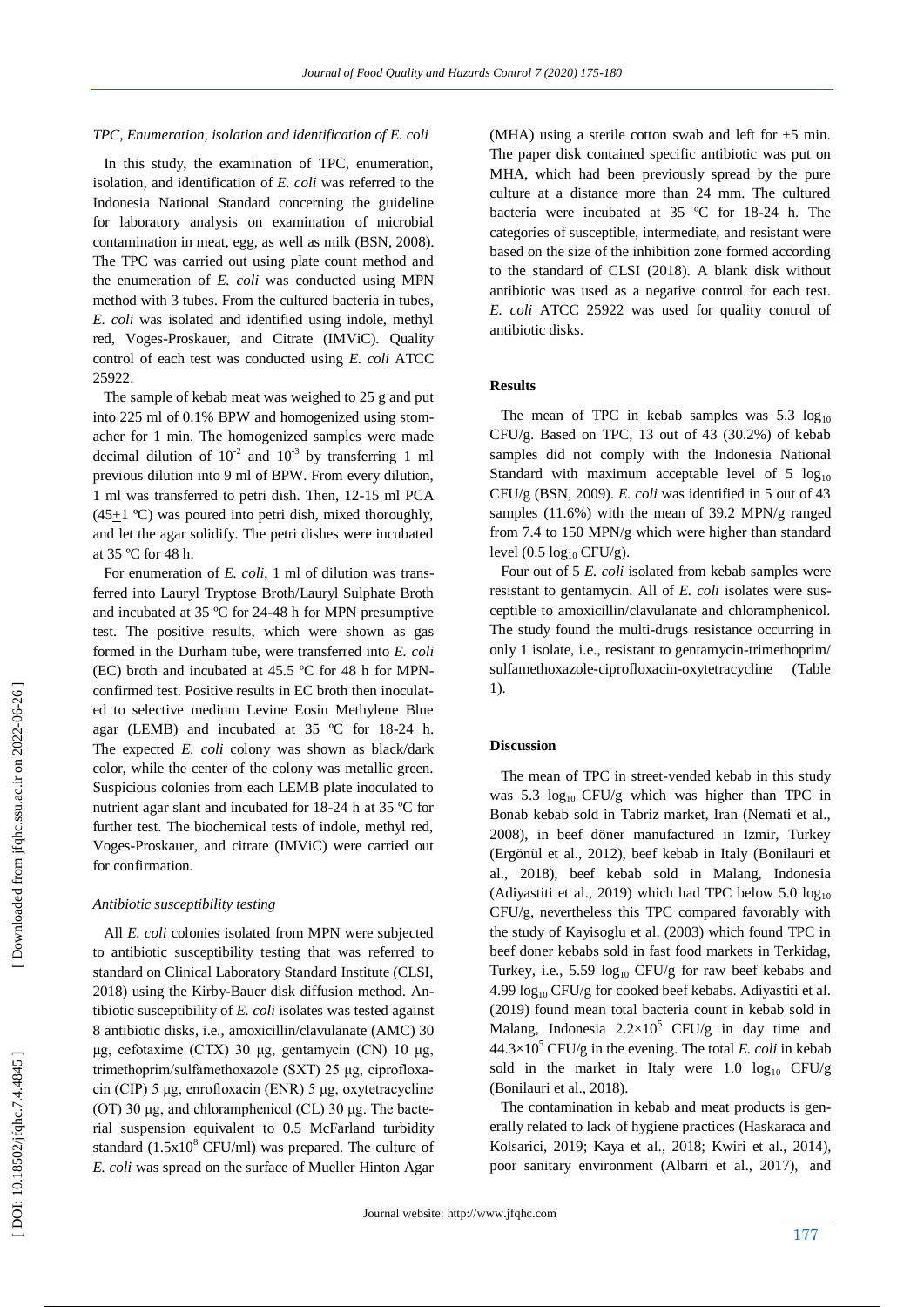| <b>Resistance level</b> | AMC | $\mathbb C\mathbf{T}\mathbf{X}$ | $\sim$<br>ິ | SXT         | $\cap$ tp   | ENR   |     | u   |
|-------------------------|-----|---------------------------------|-------------|-------------|-------------|-------|-----|-----|
| Resistant               | 0/5 | $\frac{1}{2}$                   | 4/5         | 2/5<br>۔ اپ | 2/5<br>ں اے | 1 / J |     | 0/5 |
| Intermediate            | 0/5 | 3/5                             | 0/5         | 0/5         | 0/5         | 4/5   | 0/5 | 0/5 |
| Susceptible             | 5/5 |                                 |             | 3/5         | 3/5         | 0/5   | 4/5 | 0/5 |

**Table 1:** Number of *E. coli* isolated from kebab meat sold in Dramaga, Bogor based on their resistance to antibiotics\*

\* Total number of *E. coli* isolates is 5.

AMC=amoxicillin/clavulanat; CTX=cefotaxime; CN=gentamycin; SXT=trimethoprim/sulfamethoxazole; CIP =ciprofloxacin;

ENR=enrofloxacin; OT=oxytetracyclin; CL=chloramphenicol

inappropriate temperature of cooking and storage (Haskaraca and Kolsarici, 2019). Our observations on the kebab preparation in vendors in Dramaga, Bogor, Indonesia showed that particular vendors had cut away the meat and put in a container stored in room temperature until it was stuffed into the bread. WHO (1996) has set the essential food safety requirements for street -vended food. It is recommended to keep the prepared foods served hot at a temperature of at least 50 ºC to prevent microbial growth.

 Similar to our findings, Lopašovský et al. (2016) found 60% satisfactory samples of beef kebab taken from fast food establishment in Nitra Region, Slovakia based on microbiological examination; nevertheless the result of this survey was much better than study of Choiriyah et al. (2016) that 25% of cooked kebab samples sold in Semarang, Indonesia were satisfactory based on TPC. The high bacterial contamination in kebab in Semarang City was related to inappropriate cooking temperature (82.5%), lack storage conditions (50.0%), unhygienic equipment (22.5%), and poor personal hygiene (17.5%) (Choiriyah et al., 2016).

 *E. coli* in kebab sold in Dramaga, Bogor was identified in 5 samples (11.6%) and the occurrence was lower than the findings of Elmali et al. (2005), Ziino et al. (2013), and Amani et al. (2017), i.e., 54, 13.6, and 33.3%, respectively. Ziino et al. (2013) recorded the number of *E. coli* in cooked döner kebab retailed in Palermo and Messina, Italy from <1.0 to 6.18  $log_{10}$  CFU/g. According to Haskaraca and Kolsarici (2019), döner kebab is considered microbiologically safe for consumption after cooking; nevertheless the contamination with pathogens such as *E. coli* may occur after cooking due to low microbiological quality, poor hygiene, and sanitation at production or preparation of kebab. The bacteria in döner kebab can survive during cooking process or bacteria contaminating döner kebab can grow and reach the level that may cause food -borne disease.

 The isolates of *E. coli* from street -vended kebab in Dramaga, Bogor were resistant to five group of antibiotics, i.e., gentamycin (4/5), trimethoprim/

sulfamethoxazole and ciprofloxacin (2/5), and cefotaxime, and oxytetracycline (1/5), nevertheless the isolates were still susceptible to three kinds of antibiotics (amoxicillin/clavulanate, enrofloxacin, and chloramphenicol). The study on antibiotic resistant *E. coli* isolated from the environment of ruminant slaughterhouse in Bogor, Indonesia reported that *E. coli* was resistant to gentamycin (60.0%), trimethoprim/sulfamethoxazole (60.0%), tetracycline (40.0%), ciprofloxacin (40.0%), and enrofloxacin (20.0%) (Sudarwanto et al., 2017). Dsani et al. (2020) found *E. coli* isolated from raw meat in Greater Accra region, Ghana have resistance to cefotaxime (98%), chloramphenicol (97%), gentamycin (97%), ciprofloxacin (92%).

 *E. coli* isolated from kebab meat samples in the current research was resistant to gentamycin (4/5) whereas this occurrence was the highest in this study. This fin ding was comparable to the investigation of Badi et al. (2018) which reported *E. coli* isolated from healthy animals and animal products from raw meat samples from selected slaughterhouses showing resistant to gentamycin. Gentamycin resistance in *E. coli* isolated from the feces samples of healthy animals and food products of animal origin taken from different Tunisian regions has been increasing.

 Davis et al. (2018) also found the highest prevalence of resistance against gentamycin in *E. coli* isolated from chicken sold in stores in Flagstaff, Arizona, America. Based on the study of Bakhshi et al. (2017), among 100 *E. coli* isolate d from chicken samples farmed in Yazd, Iran, the highest antibiotic resistance was found against nalidixic acid (100%), enrofloxacin (87%), ciprofloxacin (86%), and erythromycin (82%), respectively.

The resistance of *E. coli* against trimethoprim/ sulfamethoxazole and ciprofloxacin in this study were 2 out of 5 samples. Also, Badi et al. (2018) reported that 36.9% of *E. coli* isolated from the feces and food products of animal origin were resistant to trimethoprim/sulfamethoxazole. In addition, Messele et al. (2017) showed 21.1% of *E. coli* isolated from raw meat from abattoir in Addis Ababa City and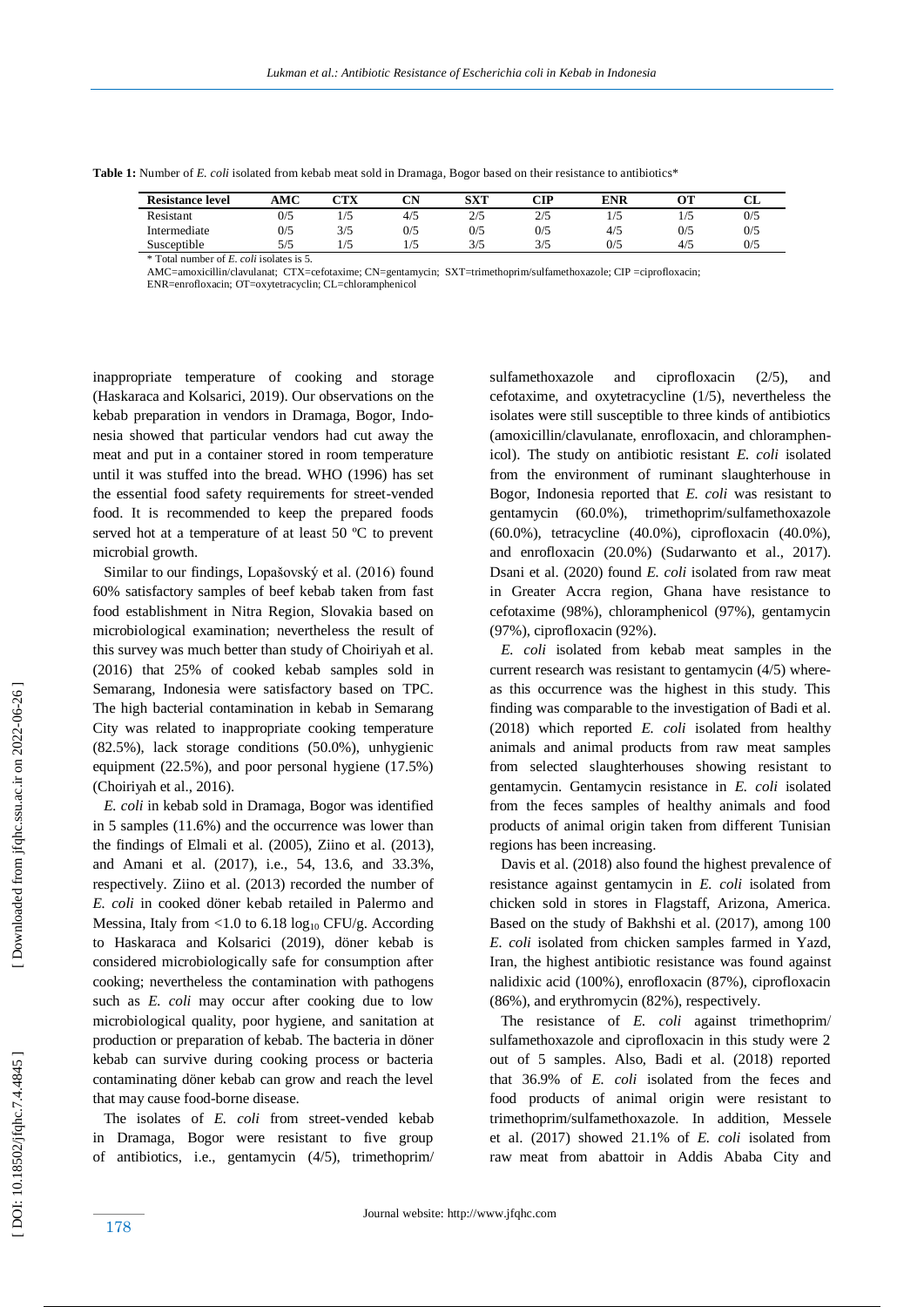Bishoftu Town, Ethiopia was resistant to ciprofloxacin. In the contrary, other researchers found that *E. coli* was still susceptible to trimethoprim/sulfamethoxazole and ciprofloxacin (Adzitey, 2020; Dsani et al., 2020).

 The Multi -Drugs Resistance (MDR) was found in only 1 isolate (20.0%), i.e., resistant to gentamycin trimethoprim/sulfamethoxazole -ciprofloxacin -oxytetrac ycline (CN -SXT -CIP -OT). Some studies reported the occurrence of MDR in *E. coli* higher, such as 46.0% in meat sample of different livestock species in Addis Ababa City and Bishoftu Town, Ethiopia (Messele et al., 2017) and 22.0% in meat samples from slaughterhouse in the Greater Acca Region of Ghana (Dsani et al., 2020). Genes of drug resistance carried by *E. coli* can be transmitted to other bacteria, and, due to the excessive use of antibiotics, selection pressure is very high, resulting in bacterial strains resistant to a variety of antibiotics. MDR strains are characterized by the presence of multiple genes conferring drug resistance, which results in resistance to many different antibiotics (Li et al., 2020). The increasing occurrence of MDR in *E. coli* in human and veterinary medicine has become an alarming issue (Poirel et al., 2018). MDR can increase failure on treatment of infectious diseases (Ramírez -Castillo et al., 2018). The occurrence of antibiotic resistant *E. coli* in ready -to -eat food s could cause health problem in the consumers.

# **Conclusion**

The occurrence of antibiotic resistant *E. coli* in readyto -eat kebab in this area of Indonesia could cause the health problem in consumers. The local government should conduct the monitoring and surveillance on the occurrence of pathogens and the antibiotic resistance in food chain.

# **Author contributions**

 D.W.L., D.Y.S., and H.P. designed the study, analyzed the data and wrote the manuscript. D.Y.S. conducted the experimental work. All authors read and approved the final manuscript.

# **Conflicts of interest**

There is no conflict of interest.

#### **Acknowledgements**

 The research was supported partly by the Laboratory of Veterinary Public Health, Department of Infectious Animal Diseases and Veterinary Public Health, Faculty of Veterinary Medicine, IPB University and the rest was financially supported by the scholarship of graduate student from the Ministry of Agriculture, Indonesia.

#### **Reference s**

- Adiyastiti B.E.T., Lingga R., Arifin S., Hendraningsih L. (2019). Potential microbial contamination on kebab meat in the area of university of Muhammadiyah Malang. *Jurnal Ilmu dan Teknologi Hasil Ternak.* 14: 107 -116. [\[DOI: 10.21776/u](https://doi.org/10.21776/)b. jitek.2019.014.02.5]
- Adzitey F. (2020). Incidence and antimicrobial susceptibility of *Escherichia coli* isolated from beef (meat muscle, liver and kidney) samples in Wa Abattoir, Ghana. *Cogent Food and Agriculture*. 6: 1718269. [DOI: 10.1080/23311932.2020. 1718269]
- Agbodaze D., Nmai P.N.A., Robertson F.C., Yeboah -Manu D., Owusu -Darko K., Addo K.K. (2005). Microbiological quality of "khebab" consumed in the Accra Metropolis. *Ghana Medical Journal*. 39: 46-49. [DOI: [10.4314/gmj.v39i2.35981\]](https://dx.doi.org/10.4314%2Fgmj.v39i2.35981)
- Albarri O., Var I., Meral M., Bedir B., Heshmati B., Köksal F. (2017). Prevalence of *Escherichia coli* isolated from meat, chicken and vegetable samples in Turkey. *Journal of Biotechnology Science Research*. 4: 214 -222.
- Amani M.S., Shaimaa M.N., Mohamed A.K. (2017). Challenge of multi drug resistant stx1 harboring *E. coli* in meat and fast foods. *Benha Veterinary Medical Journal*. 33: 123 -128. [DOI: 10.21608/bvmj.2017.30011]
- Badi S., Cremonesi P., Abbassi M.S., Ibrahim C., Snoussi M., Bignoli G., Luini M., Castiglioni B., Hassen A. (2018). Antibiotic resistance phenotypes and virulence-associated genes in *Escherichia coli* isolated from animals and animal food products in Tunisia. *FEMS Microbiology Letters*. 365: 1-7. [DOI: 10.1093/femsle/fny088].
- Bakhshi M., Fatahi Bafghi M., Astani A., Ranjbar V.R., Zandi H., Vakili M. (2017). Antimicrobial resistance pattern of *Escherichia coli* isolated from chickens with colibacillosis in Yazd, Iran. *Journal of Food Quality and Hazards Control*. 4: 74 -78.
- Bonilauri P., Leonelli R., Ferrarini G., Carobbi D., Ossiprandi M.C., Dottori M., Cuccurese A. (2018). Kebab: can the traditional cooking process sanitize a natural contamination by *Listeria monocytogenes*? *Italian Journal of Food Safety*. 7: 121 -125. [DOI: 10.4081/ijfs.2018.7167].
- Choiriyah S.N., Hestiningsih R., Yuliawati S. (2016). Total plate count in kebab meat sampled from vendors in Semarang city. *Jurnal Kesehatan Masyarakat*. 4: 460 -464.
- Clinical and Laboratory Standards Institute (CLSI). (2018). M100S Performance standards for antimicrobial susceptibility testing. 28<sup>th</sup> edition. West Valley (US): CLSI.
- Davis G.S., Waits K., Nordstrom L., Grande H., Weaver B., Papp K., Horwinski J., Koch B., Hungate B.A., Liu C.M., Price L.B. (2018). Antibiotic -resistant *Escherichia coli* from retail poultry meat with different antibiotic use claims. *BMC*  Microbiology. 18: 174. [DOI[: 10.1186/s12866](file:///D:/PUBLIKASI%20KEBAB%20JURNAL%202020/10.1186/s12866-018-1322-5)-018-1322-5].
- Dsani E., Afari E.A., Danso -Appiah A., Kenu E., Kaburi B.B., Egyir B. (2020). Antimicrobial resistance and molecular detection of extended spectrum β-lactamase producing *Escherichia coli* isolates from raw meat in Greater Accra region, Ghana. *BMC Microbiology*. 20: 253. [DOI: 10.1186/s12866 -020 - 01935 -z]
- Elmali M., Ulukanli Z., Tuzcu M., Yaman H., Cavli P. (2005). Microbiological quality of beef doner kebabs in Turkey. *Archiv für Lebensmittelhygiene .* 56: 25 -48.
- Ergönül B., Tosun H., Obuz E., Kundakci A. (2012). Several quality attributes of beef and turkey meat döner kebabs produced by traditional or continuous process. *Journal of Food Science and Technology*. 49: 515 -518. [DOI: 1007/s13197 -012 -0663 -6]
- González-Gutiérrez M., García-Fernández C., Alonso-Calleja C., Capita R. (2020). Microbial load and antibiotic resistance in raw beef preparations from northwest Spain. *Food Science and Nutrition*. 8: 777 -785. [DOI : 10.1002/fsn3.1319]